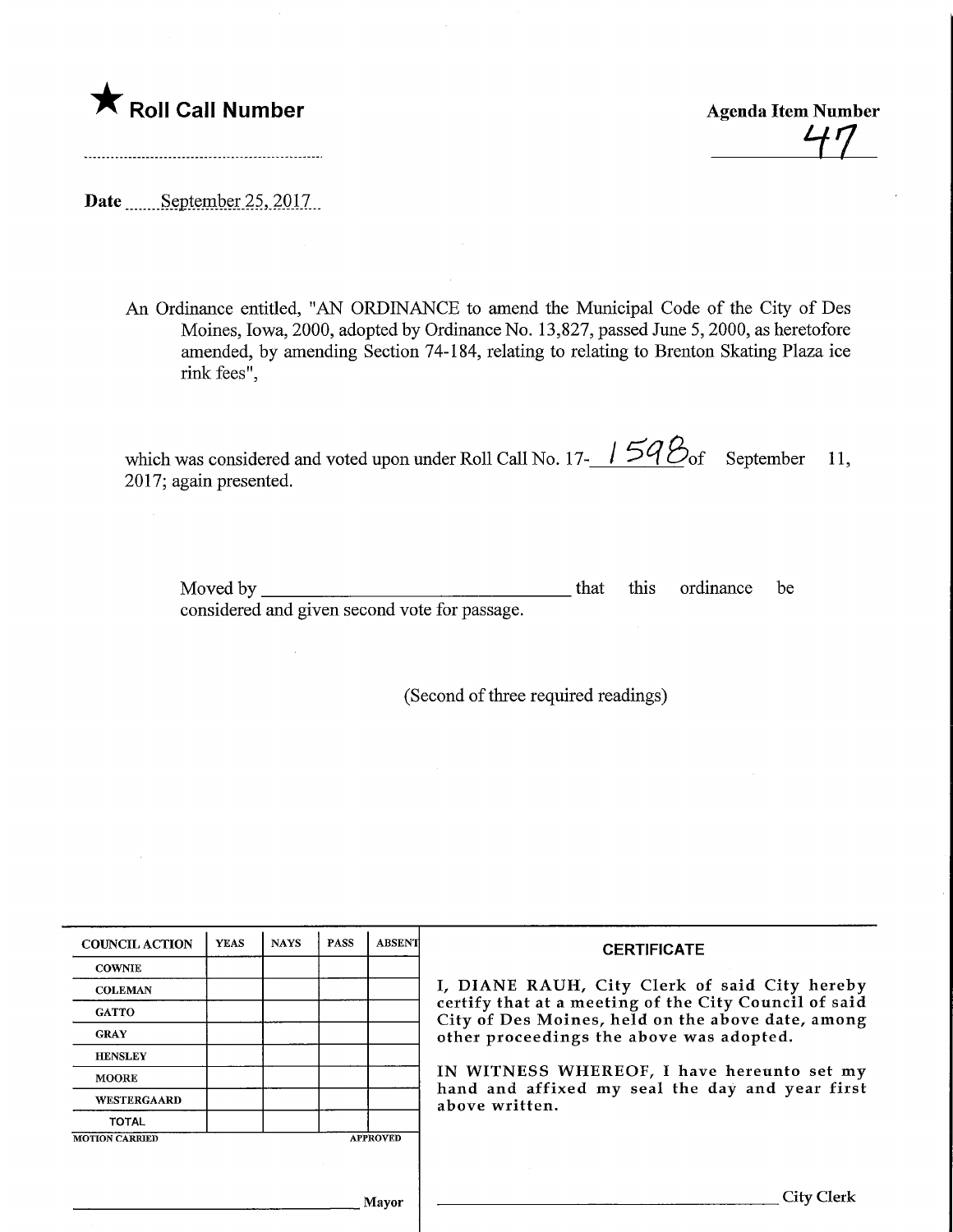

Agenda Item Number

 $47$ 

Date September 11, 2017

An Ordinance entitled, "AN ORDINANCE to amend the Municipal Code of the City of Des Moines, Iowa, 2000, adopted by Ordinance No. 13,827, passed June 5, 2000, as heretofore amended, by amending Section 74-184, relating to relating to Brenton Skating Plaza ice rink fees",

presented.

Moved by **After that** this ordinance be considered and given first vote for passage; refer to the City Manager for review and recommendation regarding the possibility of opening earlier on Wednesdays to accommodate the Des Moines public school early-out days.

FORM APPROVED:

(First of three required readings)

ann Di Donato

Aim DiDonato Assistant City Attorney

(Council Communication No.  $|7 - 6 + \infty$ 

| <b>COUNCIL ACTION</b> | <b>YEAS</b> | <b>NAYS</b> | <b>PASS</b> | <b>ABSENT</b>   |
|-----------------------|-------------|-------------|-------------|-----------------|
| <b>COWNIE</b>         |             |             |             |                 |
| <b>COLEMAN</b>        |             |             |             |                 |
| <b>GATTO</b>          |             |             |             |                 |
| <b>GRAY</b>           |             |             |             |                 |
| <b>HENSLEY</b>        |             |             |             |                 |
| <b>MOORE</b>          |             |             |             |                 |
| WESTERGAARD           |             |             |             |                 |
| <b>TOTAL</b>          |             |             |             |                 |
| <b>MOTION CARRIED</b> |             |             |             | <b>APPROVED</b> |

#### **CERTIFICATE**

\, DIANE RAUH, City Clerk of said City hereby certify that at a meeting of the City Council of said City of Des Moines, held on the above date, among other proceedings the above was adopted.

IN WITNESS WHEREOF, I have hereunto set my hand and affixed my seal the day and year first above written.

 $\sum_{i=1}^{n}$ Cane & cuch City Clerk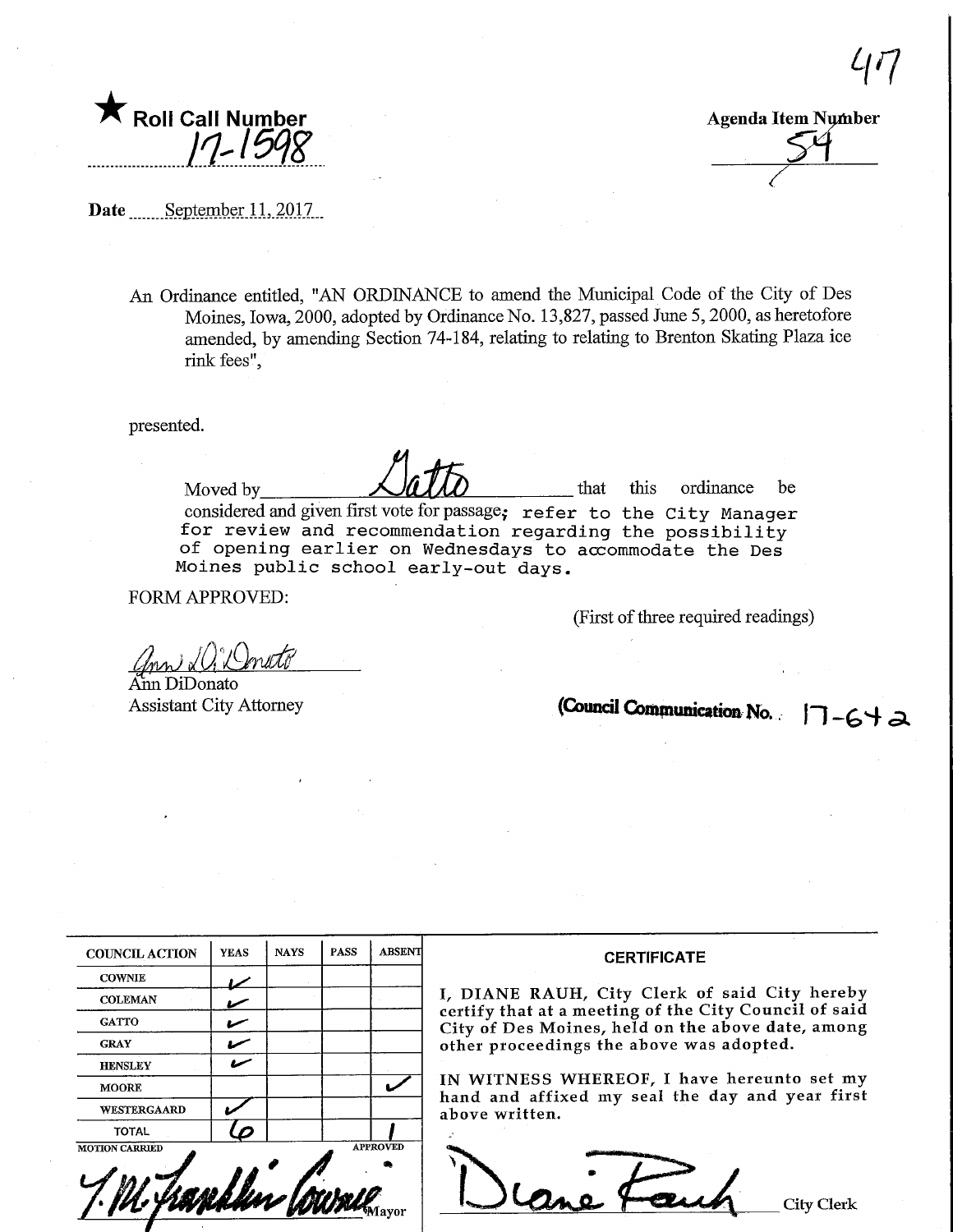$3447$ 17.1598

#### ORDINANCE NO.

AN ORDINANCE to amend the Municipal Code of the City of Des Moines, Iowa, 2000, adopted by Ordinance No. 13,827, passed June 5, 2000, as heretofore amended, by amending Section 74-184, relating to relating to Brenton Skating Plaza ice rink fees.

Be It Ordained by the City Council of the City of Des Moines, Iowa:

Section 1. That the Municipal Code of the City of Des Moines, Iowa, 2000, adopted by

Ordinance No. 13,827, passed June 5, 2000, as heretofore amended, is hereby amended by

amending Section 74-184, relating to Brenton Skating Plaza ice rink fees, as follows:

#### Sec. 74-184. Brenton Skating Plaza fees.

- (a) Fees for use of the Brenton Skating Plaza ice rink shall be as follows:
	- (1) [Brenton Skating Plaza ice rink fees:]

|                                     |                | Fall     | Fall              | <b>Fall</b>        |
|-------------------------------------|----------------|----------|-------------------|--------------------|
| Fee                                 | <b>Current</b> | 2014     | 2015              | 2016               |
| Adult Weekday (13 years and older)  | \$4.50         | \$5.00   | \$5.50            | \$6.00             |
| Adult Weekend (13 years and older)  | \$6.00         | \$6.50   | \$7.00            | \$7.50             |
| Child/Senior Weekday (under 13/over |                |          |                   |                    |
| $62$ -years)                        | \$3.00         | \$3.25   | <del>\$3.50</del> | \$3.75             |
| Child/Senior Weekend (under 13/over |                |          |                   |                    |
| $62$ years)                         | \$4.50         | \$4.75   | \$5.00            | \$5.25             |
| <b>Skate Rentals</b>                | \$3.50         | \$3.75   | \$4.00            | \$4.25             |
| Adult Season Pass                   | \$75.00        | \$82.50  | \$90.00           | <del>\$97.50</del> |
| Child Season Pass                   | \$60.00        | \$62.00  | \$64.00           | \$66.00            |
| Family of Two Season Pass with      |                |          |                   |                    |
| \$35.00/additional family member    | \$95.00        | \$102.50 | \$110.00          | \$117.50           |
| <b>Family Season Pass maximum</b>   | \$200.00       | \$215.00 | \$230.00          | \$245.00           |

| Fee                                          | <b>Fall 2017</b> | <b>Fall 2018</b> | <b>Fall 2019</b> |
|----------------------------------------------|------------------|------------------|------------------|
| Adult                                        | \$8.00           | \$8.50           | \$9,00           |
| Child $(6-12)/\text{Senior} (62+)$           | \$5.00           | \$5.25           | \$5.50           |
| Children Under 5                             | Free             | Free             | Free             |
| Skate Rental                                 | \$4.50           | \$4.75           | \$5.00           |
| Punch Pass – 10 Admissions and Skate Rentals | \$80.00          | \$80.00          | \$80.00          |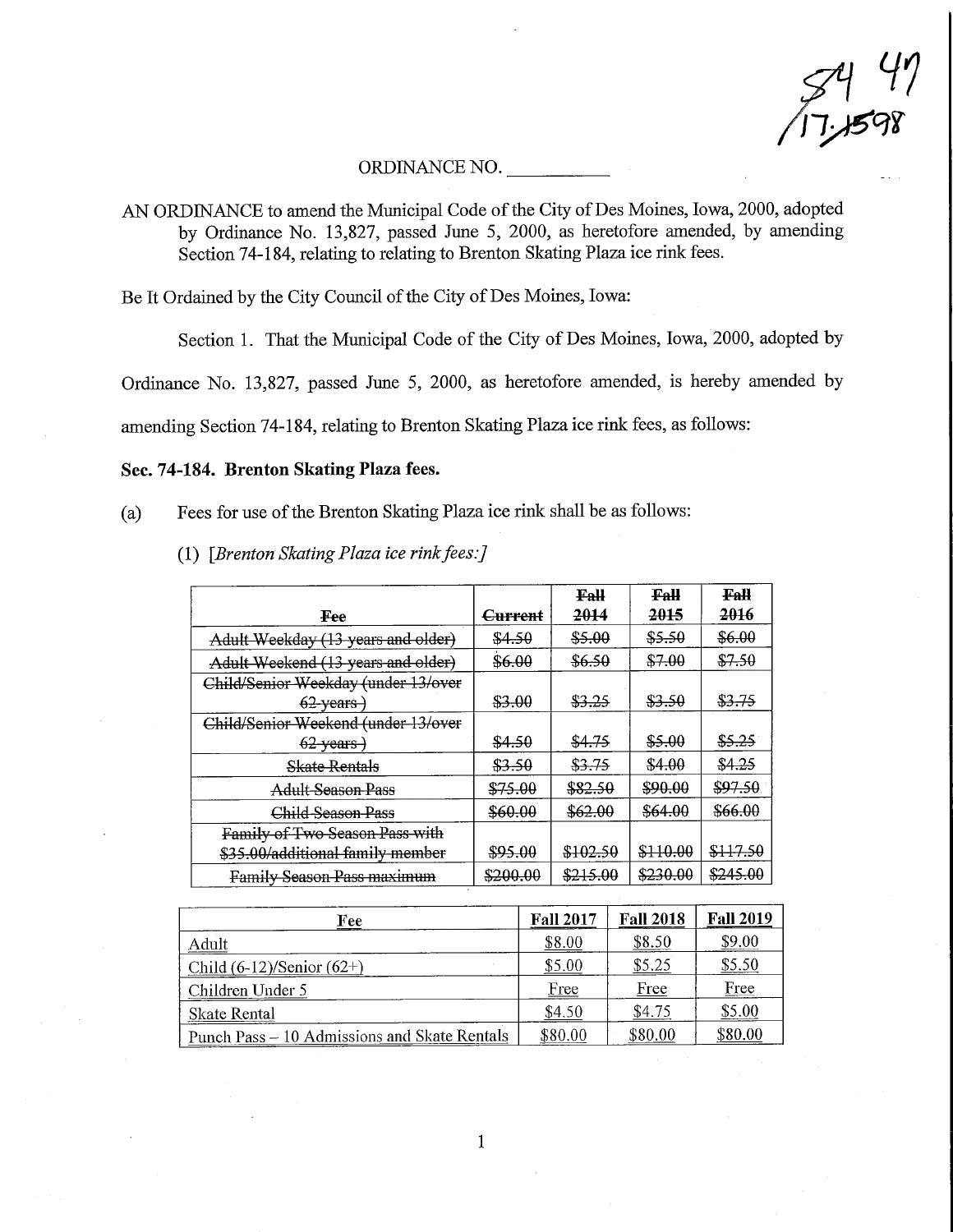$\frac{17}{17}$ 

\*A holiday pricing increase of \$1.00 on admission would be effective:

- Thanksgiving Day through Sunday
- Winter break (aligned with the Des Moines Public Schools calendar)
- Martin Luther King Jr. Day
- (2) Ice rink rental:
	- a. Private rental
	- b. Private rental (non-profit)

\$250.00/hour \$200.00/hour

(b) Fees for use of the Brenton Skating Plaza during the non-skating season are as follows:

|                              | <b>Mon-Thurs</b> | Fri & Sun | <b>Saturday</b> |
|------------------------------|------------------|-----------|-----------------|
| IF ADMISSION IS NOT CHARGED* |                  |           |                 |
| 4-hour block base rate       | \$500            | \$650     | \$650           |
| Each additional hour         | \$115            | \$130     | \$130           |
| Daily maximum rate           | \$950            | \$1,200   | \$1,200         |
| IF ADMISSION FEE IS CHARGED* |                  |           |                 |
| Half-day rental rate         | \$650            | \$850     | \$1,000         |
| Each additional hour         | \$130            | \$150     | \$175           |
| Daily maximum rate           | \$1,200          | \$1,700   | \$2,000         |

\*A 15 percent discount off all rates applies for non-profit organizations.

\*A ten percent same-season repeat rental discount applies off all rates.

\* Discounts can be combined.

\*A ten percent vending fee applies for all fhird-party catering sales.

Section 2. This ordinance shall be in full force and effect from and after its passage and

publication as provided by law.

FORM APPROVED:

ann Da Donato

Ann DiDonato Assistant City Attorney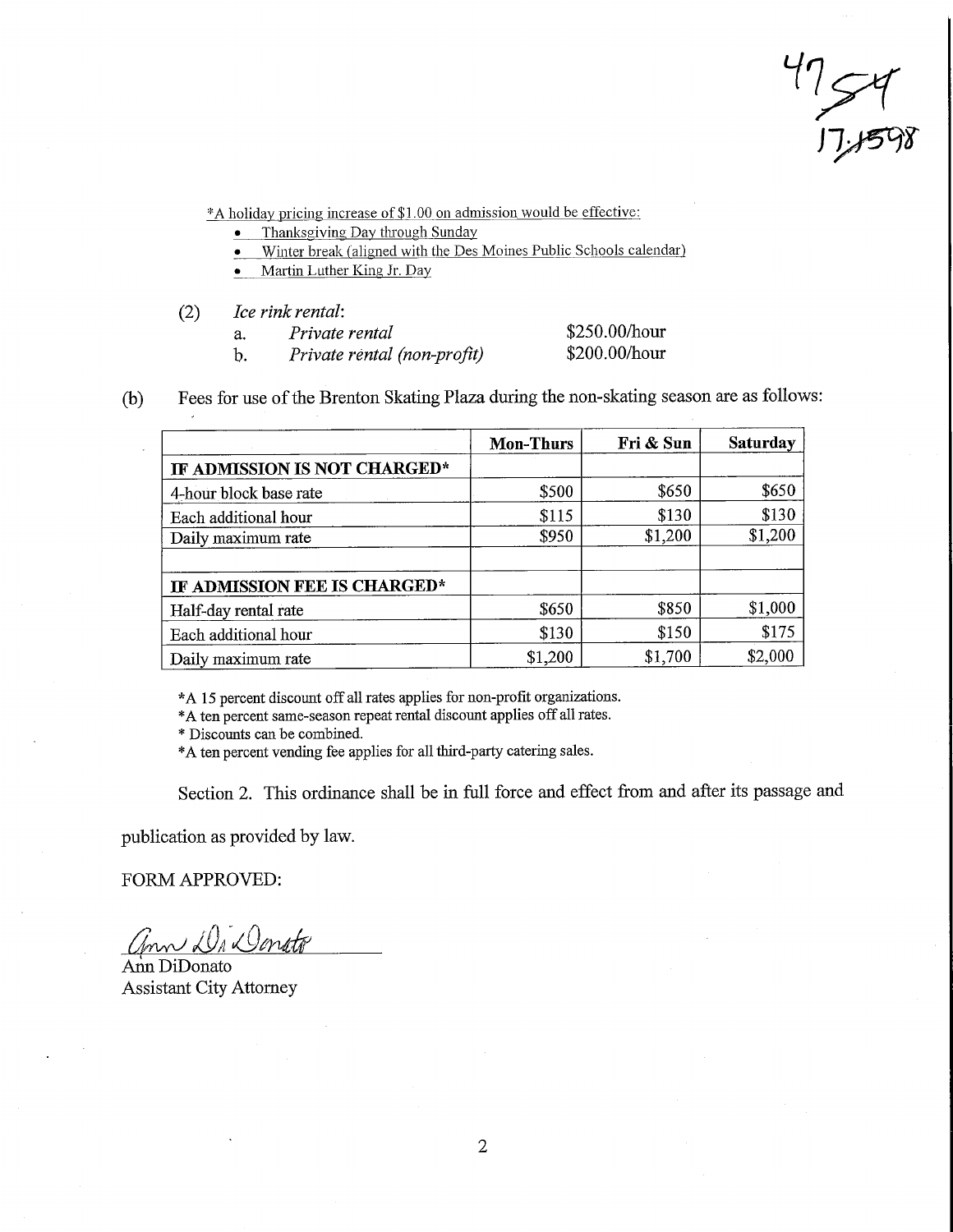| <b>Council</b>                                                   | September $11, 2017$<br>Date:<br>Agenda Item No. 54                                                                                     |
|------------------------------------------------------------------|-----------------------------------------------------------------------------------------------------------------------------------------|
| Communication<br>CITY OF DESMOINES<br>Office of the City Manager | <b>Roll Call No.</b><br>17/1598<br>Communication No. $\sqrt{17-642}$<br>Submitted by: Benjamin R. Page, Park<br>and Recreation Director |

ロワ

#### AGENDA HEADING:

Approve proposed amendments of Municipal Code Chapter 74 Article IV. FACILITIES and Article VI. fees regarding various changes to recreation fees and park facility hours.

#### SYNOPSIS:

Approve staff's recommended changes to Municipal Code Chapters 74, including:

- Article VI. FEES, Sec.74-184. Brenton Skating Plaza fees for the fiscal year ending (FYE)l 8- FYE20 skating seasons beginning November 2017.
	-

## FISCAL IMPACT: NONE

## ADDITIONAL INFORMATION:

Staff has reviewed sections of Chapters 74 of the Municipal Code pertaining to facility hours and ecreation fees. Recommended fee changes reflect current business processives. Proposed changes periodic updating of fees based on demand and comparable rates of like facilities. Proposed changes are the following:

## Section 74-184. Brenton Skating Plaza Fees

Brenton Skating Plaza opened in November of 2006 and was the first of its kind in the State of Iowa.

Nearly 350,000 people have enjoyed winter skating at Brenton Skating Plaza over the vearly schedule. recent years, summer rentals and events have become more prominent as part of the yearly schedule.

Brenton Skating Plaza has lost an average of \$81,000 over its 10 years of operation. Operation<br>Downtown is estimating a reduction to approximately a loss of just \$57,000 for FYE17. Down from each of the last three  $(3)$  years since the addition of the canopy for use during summer rentals and each of the last three (3) years since the addition of the canopy for use  $\frac{1}{2}$  and  $\frac{1}{2}$  and  $\frac{1}{2}$  and  $\frac{1}{2}$  and  $\frac{1}{2}$  and  $\frac{1}{2}$  and  $\frac{1}{2}$  and  $\frac{1}{2}$  and  $\frac{1}{2}$  and  $\frac{1}{2}$  and  $\frac{1}{2$ programming. Any deficit is covered by the combined contribution of three (3) entities; the River of the River Development Authority, the City, and Operation Downtown.

Operation Downtown has the management contract for Brenton Skating  $\epsilon$  and  $\epsilon$  is in any  $\epsilon$  of the loss by contributing the facility operates at a deficit, the City is responsible to share in coverage or the calf customing. Part up to \$25,000. The goal is to put Brenton Skating Plaza into a position where it is self-sustaining. Part of doing this will require a periodic increase in rates. Goals of any rate increase will be to increase of doing this will require a periodic increase in rates. Goals of any rate increase proceptle to other skating revenue and to bring fees into better alignment with the market rate comparable to other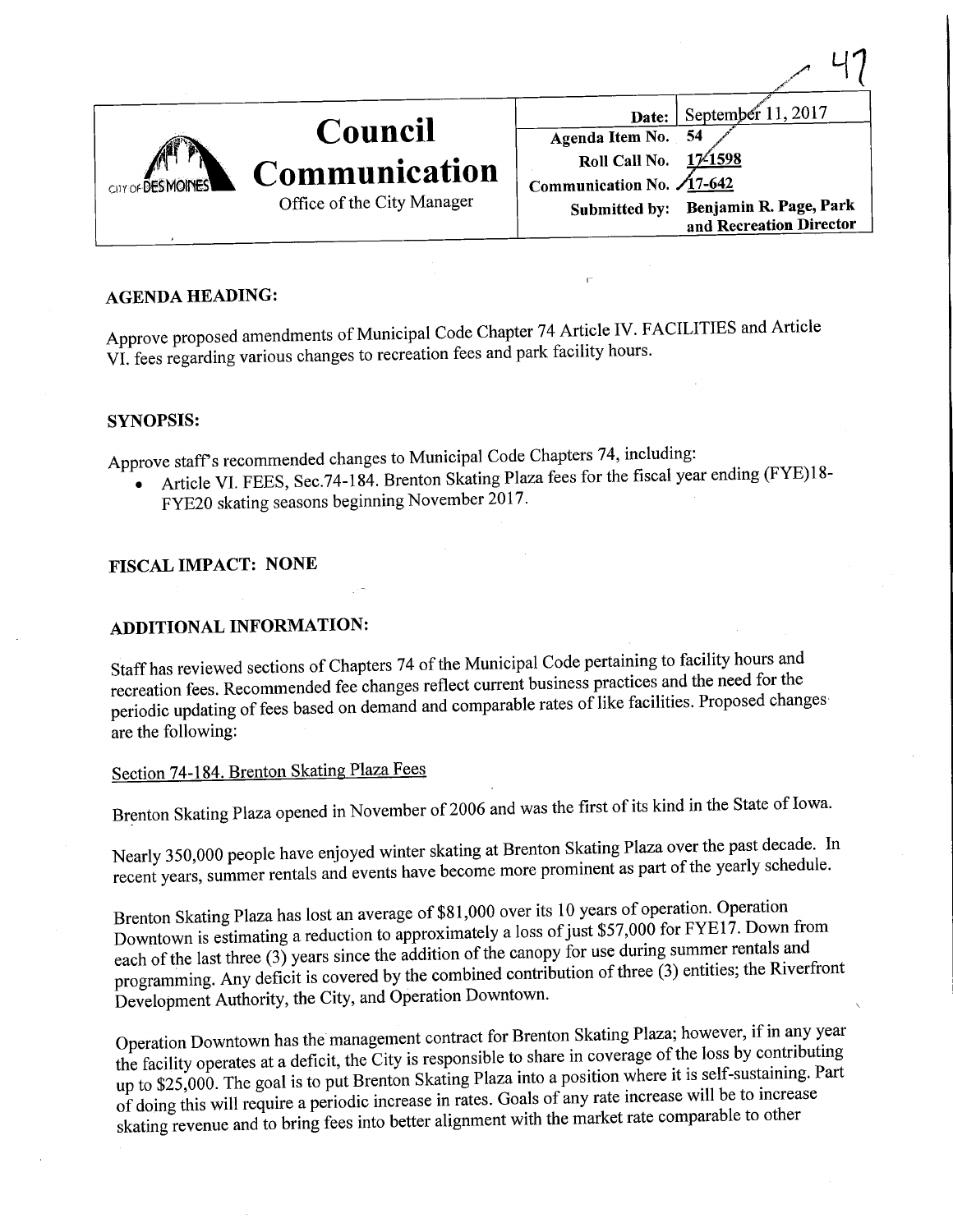door skating facilities locally and nationally. Due to the Grand Avenue Bridge construction category and increased  $\gamma$  Hall repair project, new parking garage construction and limited parking,  $\gamma$ for the FYE17 season.

The following fee increases are proposed for FYE18 with an additional increase in fees happening each of the following two (2) years (FYE19-FYE20). This is upon successful activation of the eligible extensions in the agreement with Operation Downtown for the operation of Brenton Skating Plaza. tensions in the agreement with Operation Downtown for the  $\frac{2018}{\pi}$  with the opportunity to continue  $\theta$  perations are currently committed to through October 15, 2018 with the opportunity to continue operations through October 15, 2020.

| <b>Skating Rates</b>       | FYE17  | FYE18  | <b>FYE19</b> | <b>FYE20</b> |
|----------------------------|--------|--------|--------------|--------------|
| Adult (Mon-Thurs)          | \$6.00 | N/A    | N/A          | N/A          |
| Adult (Fri-Sun)            | \$7.50 | N/A    | N/A          | N/A          |
| Adult                      | \$7.50 | \$8.00 | \$8.50       | \$9.00       |
| Child/Senior (Mon-Thurs)   | \$3.75 | N/A    | N/A          | N/A          |
| Child $6-12$ /Senior $62+$ | \$5.25 | \$5.00 | \$5.25       | \$5.50       |
| Children under 5           | Free   | Free   | Free         | Free         |
| <b>Skate Rental</b>        | \$4.25 | \$4.50 | \$4.75       | \$5.00       |

\*A holiday pricing increase of \$1.00 on admission would be effective:

- Thanksgiving Day through Sunday
- Winter break (aligned with the Des Moines Public Schools calendary)
- Martin Luther King Jr. Day  $\bullet$

the change of greatest impact is with the unification of weekend function attractions in the area such as fee for every hour of operation. This is consistent with other destination at the access fee for all hours of the Science Center of Iowa and Blank Park Zoo who have a single adult access fee for all hours of operation. The other recommended change is to combine the senior, ages 62 and above, and child, ages peration. The other recommended change is to combine the senior,  $\epsilon$  and  $\epsilon$  and  $\epsilon$  and  $\epsilon$  and  $\epsilon$  and  $\epsilon$  and  $\epsilon$  and  $\epsilon$  and  $\epsilon$  and continue to be allowed to  $-12$ , rate into the same fee category. Children age five  $(5)$  and under the sure Sunder skate for free. Approximately 70-75% of admissions occur Friday through Sunday.

Brenton Skating Plaza will continue to offer promotions throughout the week for additional savings.

- $\delta$  ome examples of past promotions and future opportunities include;  $\epsilon$  Sponsors of Brenton Skating Plaza contribution allows Buy One Get  $\epsilon$ 
	- public and free admission for their employees.  $\overline{B}$ BOGO - admission available on Groupon, Chocolate Storybook, the Entertainment Book
	- Catch Des Moines, and local realtors. Greater Des Moines Recreational Activity Scholarship Program (GRASP) -  $\sim$  ( $\sim$
	- admission with a paid adult for those that meet the financial criteria.  $\bullet$  2018 Prairie Meadows Grant - will provide vouchers to  $(2)$  people voucher will be good for free admission and skate rental for two  $(2)$  people.<br>Student nights - \$6.00 for both admission and skate rental.
	-
	- Student nights  $-$  \$0.00 for both admission and skate rental.
	- Family nights  $\frac{1}{2}$  ber family (up to five {3} members) for admission
	- Punch pass \$80.00 for 10 admissions and skate renders. • Online discounts - opportunities to sell discounted admission  $\alpha$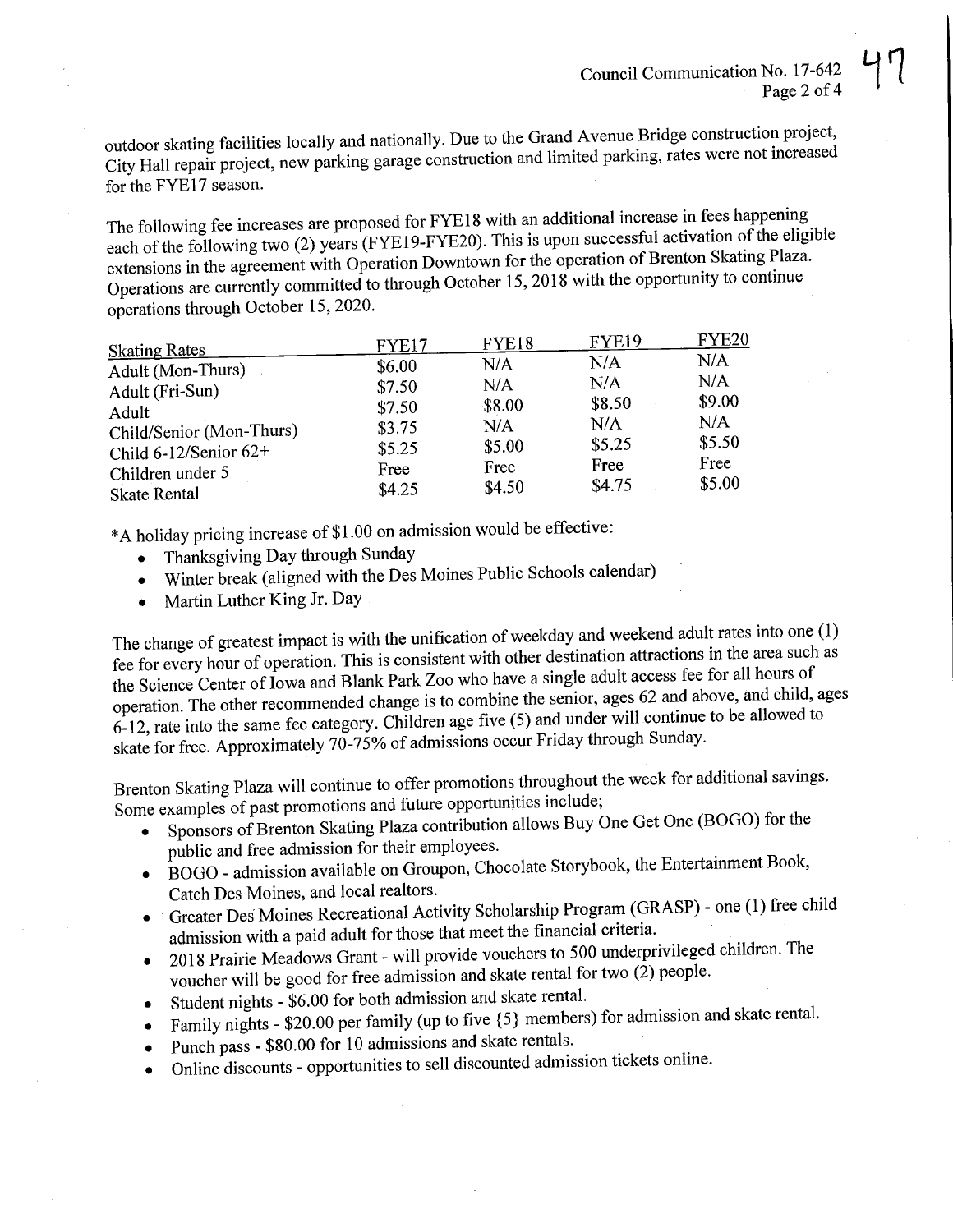## er Attractions Admission Pricing.

- $\bullet$ Brenton Skating Plaza remains lower or comparable to the admission pricing of  $\sim$ 
	- Iowa attractions such as:<br>
	o Botanical Center \$8/adults, \$6/children, free/3 and under
		- o Blank Park Zoo \$14/adults, \$8/children, free/2 and under
		- Science Center of Iowa \$12/adults, \$8/children, free/2 and under  $\circ$
	- Brenton Skating Plaza is the only Central Iowa attraction providing free admission for  $\bullet$ children five  $(5)$  and under. Most attractions charge admission rates for all children. Some attractions provide free admission for children three (3) years or younger. ractions provide free admission for emaler three  $(3)$  years of  $\alpha$  is  $\alpha$  in  $\alpha$

 $\bullet$ Brenton Skating Plaza offers free admission for non-skating chaperons or non-skating chaperons of non-skating chaperons of the setting chaperons of the setting chaperons of the setting chaperons of the setting conguests. Most attractions charge admission for entrance.

These rate changes, unique holiday pricing, set pricing structure, and hour modifications are from a series of formal recommendations by Rink Management Services combined with lessons learned and trends locally. Rink Management Services are the foremost leader of outdoor skating rink provision and a strong partner of the efforts by Operation Downtown. Demand for use of the rink is high during holidays and it is a common practice for outdoor rinks across the nation, in attempt to better manage crowds at peak times, to raise fees as well as produce a potential increase in revenues. Other local  $\alpha$  corors at peak times, to raise fees as well as produce a potential in a differential interventual in revenue  $\alpha$  $\alpha$  destination attractions have a set pricing structure, which is additional justification for all  $\alpha$ these principles.

Staff is also recommending a change to the hours of operation by opening at 3:00 p.m. Monday-<br>Thursday. In previous years, the rink has been open to the public starting at noon. To help offset daytime parking concerns and construction of the Grand Avenue Bridge, City Hall repair project, and new parking garage, hours were modified for FYE17 to open at 5:00 p.m. Monday-Thursday. Low attendance during that period Monday-Thursday also helped with the reduction of staffing expenses. Opening at 3:00 p.m., Monday-Thursday will accommodate after school patrons while still reducing a pening at  $3:00$  p.m., Monday-Thursday will accommodate and promote and accommodate  $\alpha$  ortion of staffing expenses. As was the case last season, state will still promote and accommodate and accommodate rental groups prior to 3:00 p.m. as requested.

| Hours           | FYE <sub>16</sub>  | FYE17              | FYE18            |
|-----------------|--------------------|--------------------|------------------|
| Monday–Thursday | Noon-9:00 p.m.     | $5:00-9:00$ p.m.   | $3:00-9:00$ p.m. |
| Friday-Saturday | Noon- $11:00$ p.m. | Noon- $11:00$ p.m. | Noon-11:00 p.m.  |
| Sunday          | Noon-6:00 p.m.     | Noon-6:00 p.m.     | Noon-6:00 p.m.   |

### PREVIOUS COUNCIL ACTION(S):

Date: November 18, 2013

### Roll Call Number: 13-1815

Action: Agreement between Des Moines Self-Supported Municipal Improvement District - Operation<br>Downtown and Rink Management Services Corporation for operation of Brenton Skating Plaza through April 30, 2014 with automatic renewals unless notice of not to renew for every year for up to through April 30, 2014 with automatic renewals unless notice  $\epsilon$  of  $\epsilon$  of  $\epsilon$  of  $\epsilon$  of  $\epsilon$  of  $\epsilon$  of  $\epsilon$  of  $\epsilon$  of  $\epsilon$  of  $\epsilon$  of  $\epsilon$  of  $\epsilon$  of  $\epsilon$  of  $\epsilon$  of  $\epsilon$  of  $\epsilon$  of  $\epsilon$  of  $\epsilon$  of  $\epsilon$  of  $\epsilon$  or two years. (Council Communication No.  $13-561$ ) Moved by Coleman to a  $\alpha$